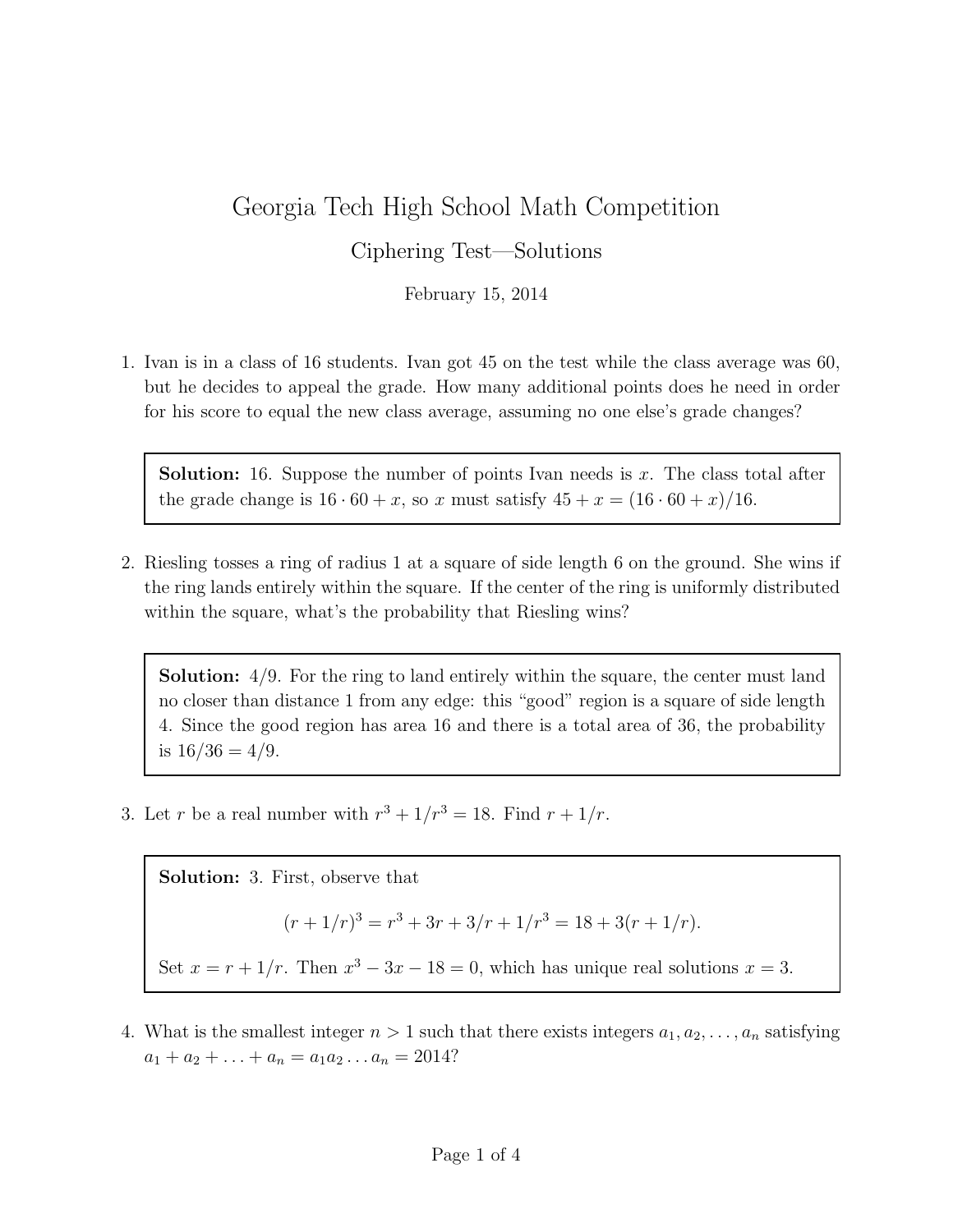**Solution:** 5. We can achieve  $n = 5$  with  $a_1 = 2014, a_2 = a_4 = 1, a_3 = a_5 = -1$ . To show smaller *n* doesn't work, WLOG  $a_1$  is the largest number, the facts that  $a_1 \geq 2014/n$  and  $a_1$  is a factor of 2014 force  $a_1$  to be either 2014 or 1007, reduce the problem to  $a_2 \ldots a_n = 1$  or 2, and  $a_2 + \ldots + a_n = 0$  or 1007, it is not hard to see those cases are impossible.

5. Let XY be a line segment and let  $M$  be a point on it. Let  $A, B$  be points such that AY, BX are perpendicular to XY. If  $AX = 11$ ,  $AM = 7$ ,  $BY = 10$ ,  $BM = 8$ . Find the value of  $(XM)^2 - (YM)^2$ .



**Solution:** 36. Denote by  $x, y$  the length of  $XM, YM$  respectively. We have  $(x +$  $(y)^2 + AY^2 = 11^2$ ,  $y^2 + AY^2 = 7^2$ , subtracting the second equation from the first gives  $x^2 + 2xy = 72$ , similar consideration from B gives  $y^2 + 2xy = 36$ , so  $x^2 - y^2 = 36$ .

6. What is the remainder when  $1^{2014} + 2^{2014} + 3^{2014} + \cdots + 106^{2014}$  is divided by 107?

**Solution:** 106. Since 107 is prime, Fermat's little theorem tells us that  $a^{106} \equiv 1$ (mod 107) for all  $a \in \{1, ..., 106\}$ . Since 106 divides 2014, this implies that  $a^{2014} \equiv 1$ (mod 107) as well. Summing up all 106 terms produces a remainder of 106.

7. Find the value of

ln tan  $1° + \ln \tan 2° + \ldots + \ln \tan 45°$  $\frac{\ln \tan 1 + \ln \tan 2 + \ldots + \ln \tan 15}{\ln \tan 46^\circ + \ln \tan 47^\circ + \ldots + \ln \tan 89^\circ}.$ 

(In denotes the natural logarithm, which is  $log_e$ .)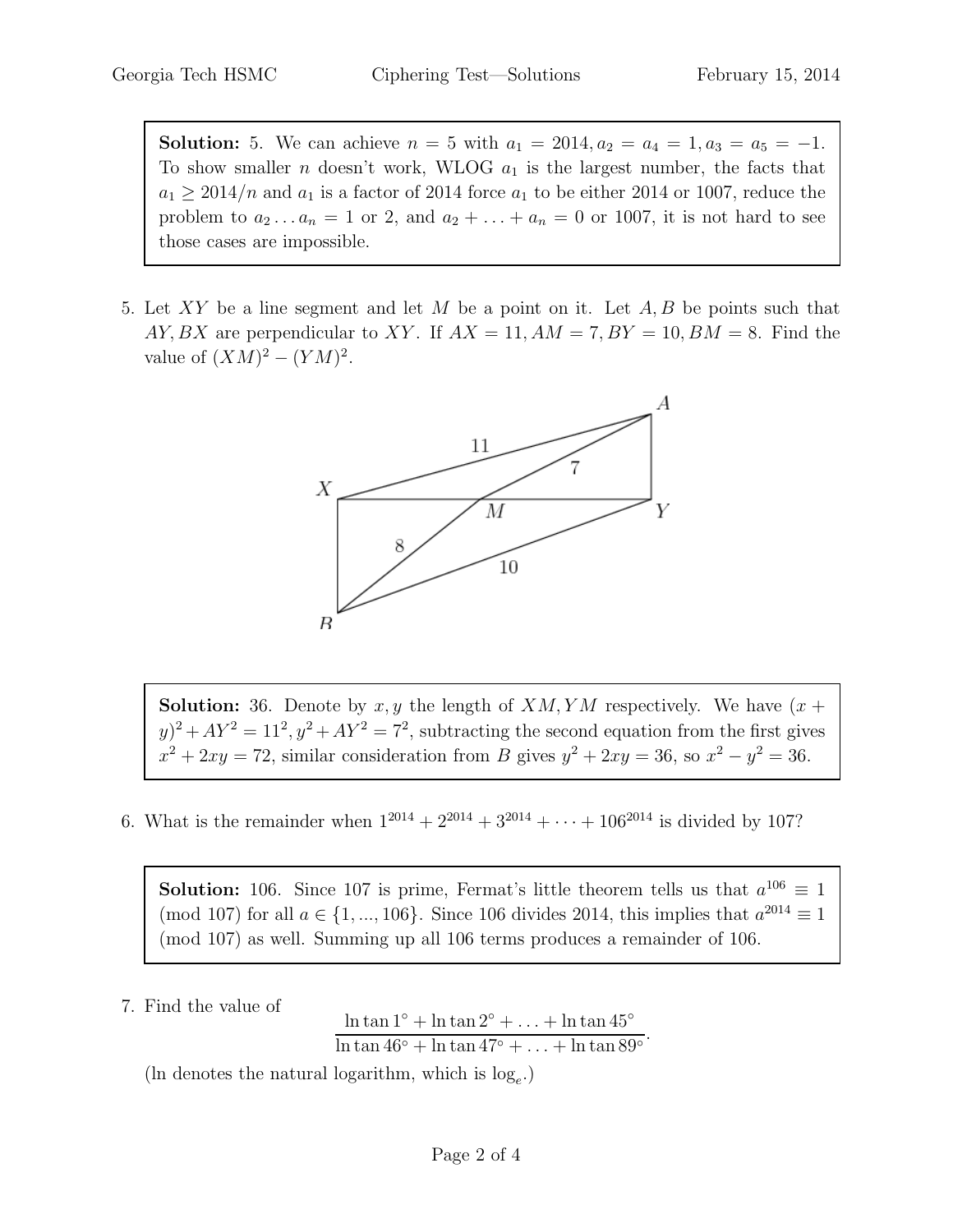**Solution:**  $-1$ . We have  $\ln \tan 45^\circ = 0$ , for other term,  $\ln \tan \theta + \ln \tan(\frac{\pi}{2} - \theta) =$  $\ln(\tan\theta\tan(\frac{\pi}{2}-\theta)) = \ln 1 = 0$ , so  $\ln \tan \theta = -\ln \tan(\frac{\pi}{2}-\theta)$ . Hence the top sum is the negative of the bottom sum.

8. Find the sum of all real solutions x to the equation  $(x^2 - 9x + 19)^{(x^3 - 3x^2 + 2x)} = 1$ .

**Solution:** 21. If a and b are real numbers, then  $a^b = 1$  if either  $a = 1$ , or  $b = 0, a \neq 0$ , or  $a = -1$  and b is an even integer. So, we have the following cases: Case 1:  $x^2 - 9x + 19 = 1$ : We have  $0 = x^2 - 9x + 18 = (x - 3)(x - 6)$ , and so,  $x = 3, 6$ . Case 2:  $x^3 - 3x^2 + 2x = 0$ : We have  $0 = x^3 - 3x^2 + 2x = x(x - 1)(x - 2)$ , and so  $x = 0, 1, 2$ , all three of which satisfy  $x^2 - 9x + 19 \neq 0$ . Case 3:  $x^2 - 9x + 19 = -1$ : We have  $0 = x^2 - 9x + 20 = (x - 4)(x - 5)$ , and so  $x = 4, 5$ , both of which make  $x^3 - 3x^2 + 2x$  even. Therefore, the solutions are  $x = 0, 1, 2, 3, 4, 5, 6$ .

9. How many rectangles are there in a  $6 \times 6$  chessboard that contain neither the cell  $(2,5)$ nor  $(4, 3)$ ? (The rows and columns are indexed by  $1, \ldots, 6$ .)



**Solution:** 233. To count all rectangles on the board, there are  $1+2+3+4+5+6=21$ choices for the left and right bounds. This can be obtained by counting the number of choices for each width, or by noting that these correspond to the number pairs of vertical cell boundaries, which is  $\binom{7}{2}$  $_{2}^{7}$ ). The same count for top and bottom gives us  $21<sup>2</sup> = 441$  total rectangles. To count rectangles containing  $(2, 5)$ , the left side must be before 2, so there are 2 choices, while the right must be after 2 giving 5 choices, which gives 10 in total. Top and bottom also has 10 choices, so there are 100 rectangles containing  $(2, 5)$ . Similarly we count rectangles containing  $(4, 3)$  which is  $12^2 = 144$ and the number containing both which is  $6^2 = 36$ . By inclusion-exclusion, the answer is  $441 - 100 - 144 + 36 = 233$ .

10. Find the last six digits of  $3^{2000}$ .